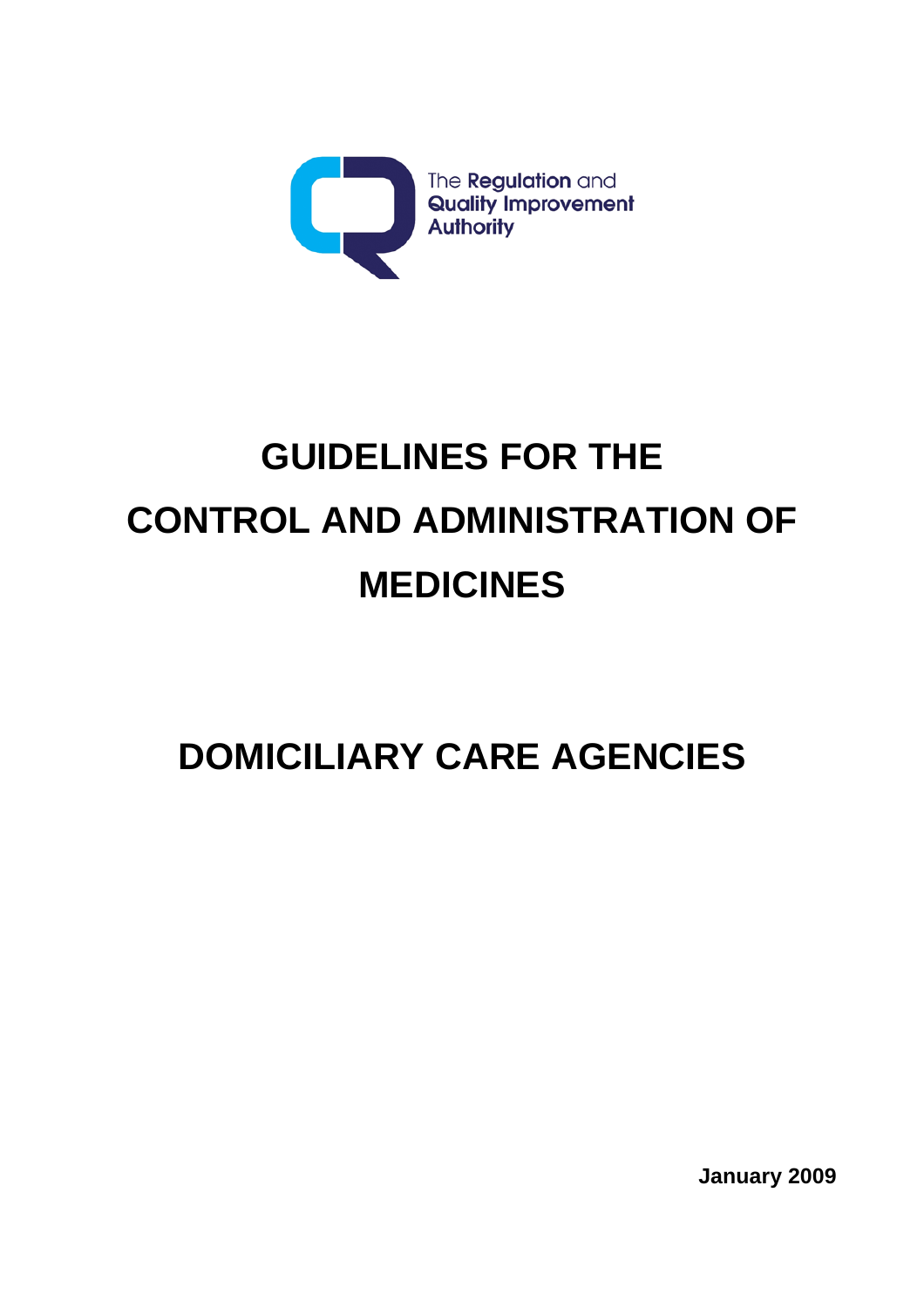#### **Contents Page Number**

| 1.0 | Introduction                            | 3              |
|-----|-----------------------------------------|----------------|
|     | 2.0 Background                          | 4              |
| 3.0 | Criteria                                | 5              |
|     | 3.1 Referral                            | 5              |
|     | 3.2 Levels of assistance/consent        | 5              |
| 3.3 | Multi-agency provision                  | 6              |
| 3.4 | Care plans                              | $\overline{7}$ |
|     | 3.5 Levels of support                   | 7              |
|     | 3.6 Monitored dosage systems            | 9              |
| 3.7 | Controlled drugs                        | 10             |
| 3.8 | Policies and procedures                 | 11             |
| 3.9 | <b>Administration of medicines</b>      | 11             |
|     | 3.10 Training and competency assessment | 12             |
|     | 3.11 Training in specific techniques    | 14             |
|     | 3.12 Record keeping                     | 14             |
|     | 3.13 Storage of medicines               | 15             |
|     | 3.14 Errors and incidents               | 15             |
|     | 3.15 Audit                              | 16             |
| 4.0 | Useful contacts and publications        | 17             |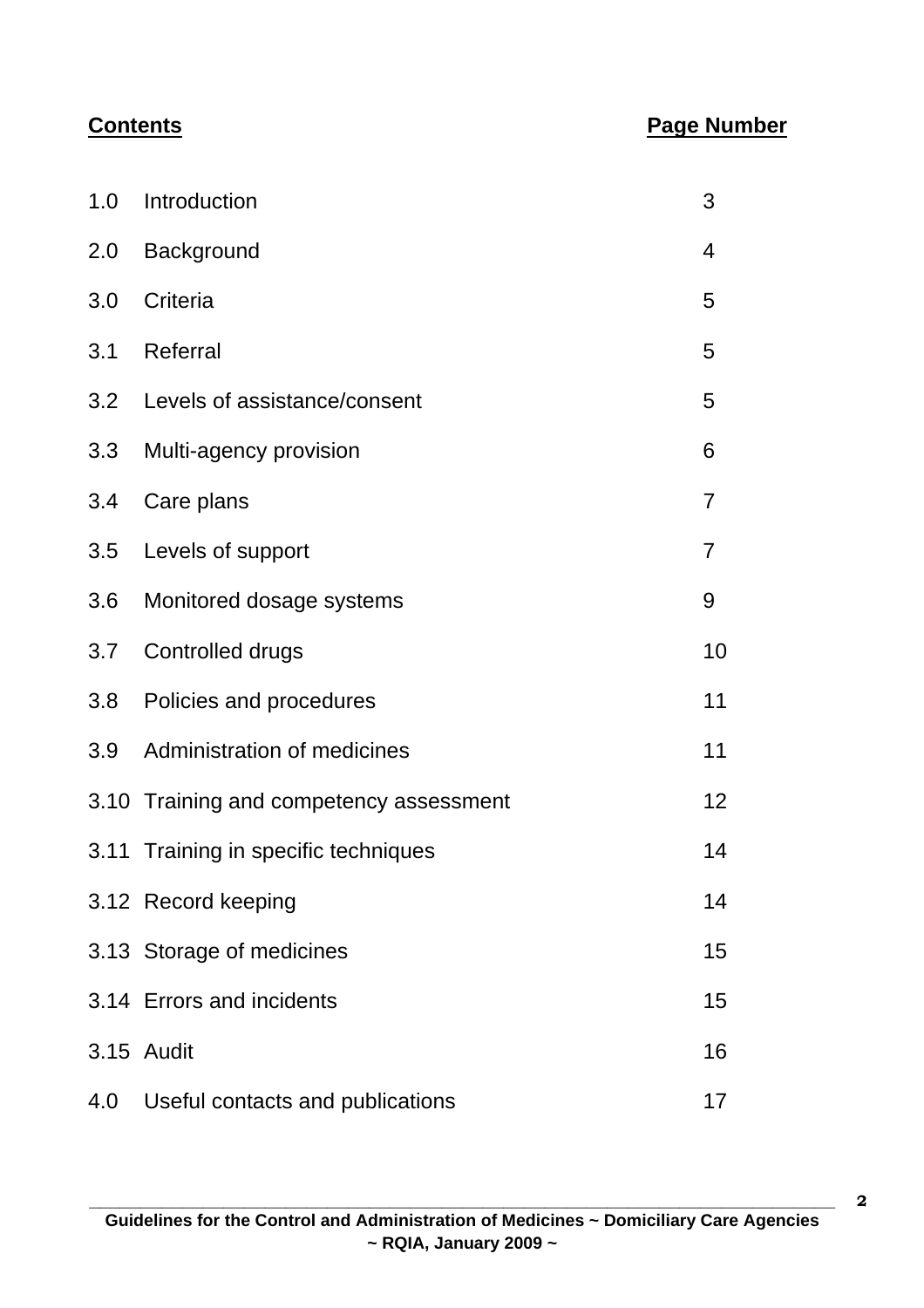#### **1.0 INTRODUCTION**

These guidelines provide advice on the management of medicines by Domiciliary Care Agencies, with the aim of promoting the safe and effective use of medicines and ensuring that suitable and high quality care is provided to service users. They will help agencies and the workers they employ to achieve compliance with the regulations and standards for medicines management.

The guidelines cover the main aspects of the management of medicines, as detailed in the Domiciliary Care Agencies Minimum Standards (the minimum standards) and associated criteria, and include:

- details of the requirements and minimum standards for medicines for domiciliary care agencies
- levels of support to be provided to service users
- roles and responsibilities
- care plans
- policies and procedures
- training of staff and competency assessment
- record keeping
- storage of medicines
- errors, incidents and audit

This document has been written with reference to *The Domiciliary Care Agencies Regulations (Northern Ireland) 2007,* the minimum standards and guidelines issued by the Commission for Social Care Inspection (CSCI).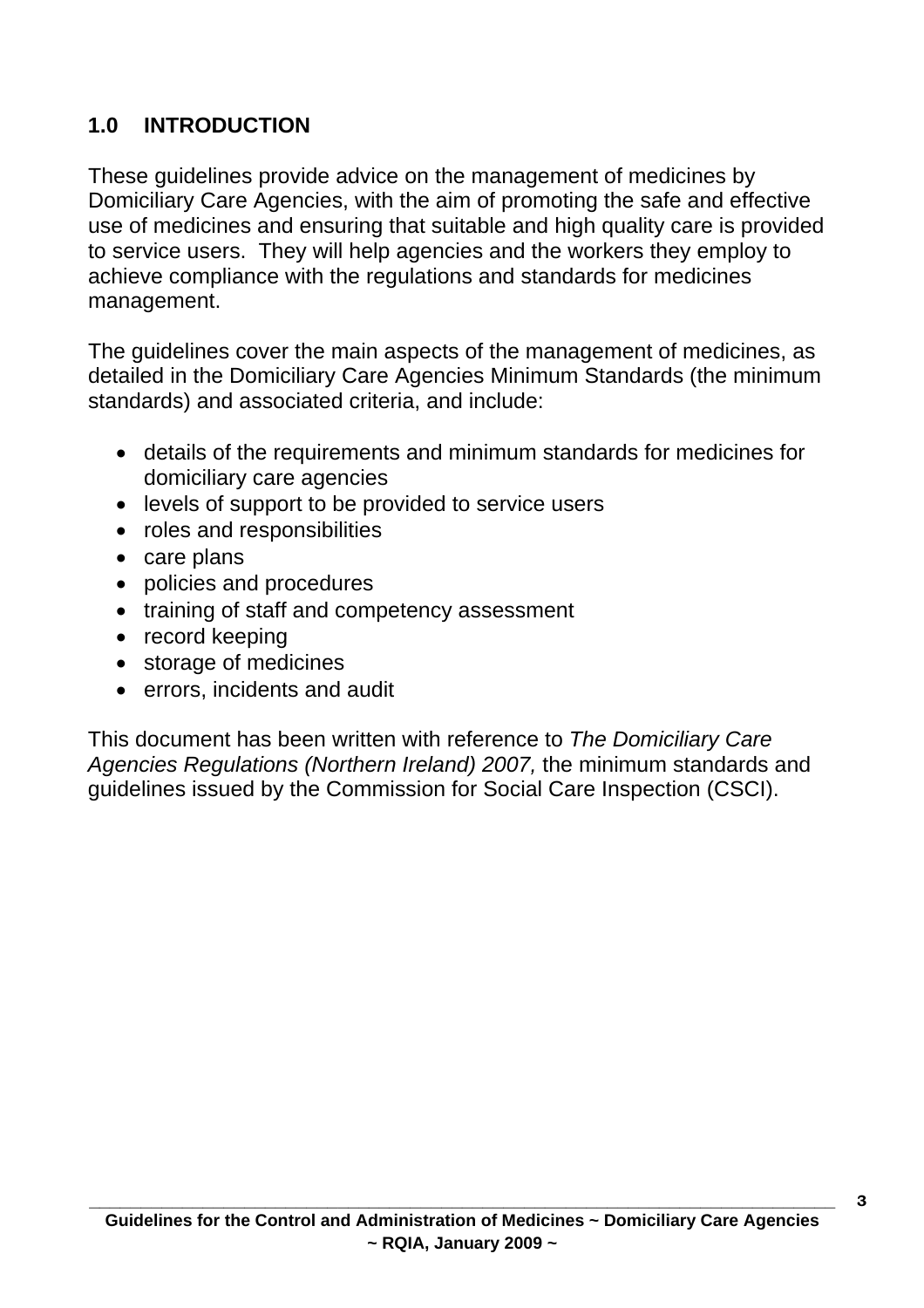#### **2.0 BACKGROUND**

As a result of widespread support for a new system of regulation, covering a wider range of care services in Northern Ireland, *The Health and Personal Social Services (Quality, Improvement and Regulation)(Northern Ireland) Order 2003* (the Order) was developed.

The Order allows the DHSSPS to publish Regulations for establishments and agencies. The Order also allowed for the establishment of the Regulation and Quality Improvement Authority (RQIA), an independent body with responsibility for and powers to regulate establishments and agencies within the statutory and independent sectors.

Compliance with *The Domiciliary Care Agencies Regulations (Northern Ireland) 2007* is **mandatory.** 

The DHSSPS has also produced minimum standards for a range of regulated services. The regulations and minimum standards for domiciliary care agencies detail the minimum provisions below which no provider is expected to operate. They focus on ensuring that people using the services are provided for and protected and care is quality assured.

Regulation 15(7) of *The Domiciliary Care Agencies Regulations (Northern Ireland) 2007* requires the registered person to:

*"Make arrangements for the recording, handling, safe keeping, safe administration and disposal of medicines used in the course of provision of personal services to service users."* 

Standard 7 of the Domiciliary Care Agencies Minimum Standards relates to the management of medicines and states that:

*"The agency has arrangements in place to ensure that care workers manage medicines safely and securely."* 

The 14 associated criteria statements listed under Standard 7 of the Domiciliary Care Agencies Minimum Standards cover the key areas of service provision for the management of medicines. This guidance document will advise agencies how compliance with the standard can be achieved. It will also highlight areas of good practice which will help agencies provide a quality service to service users in the community.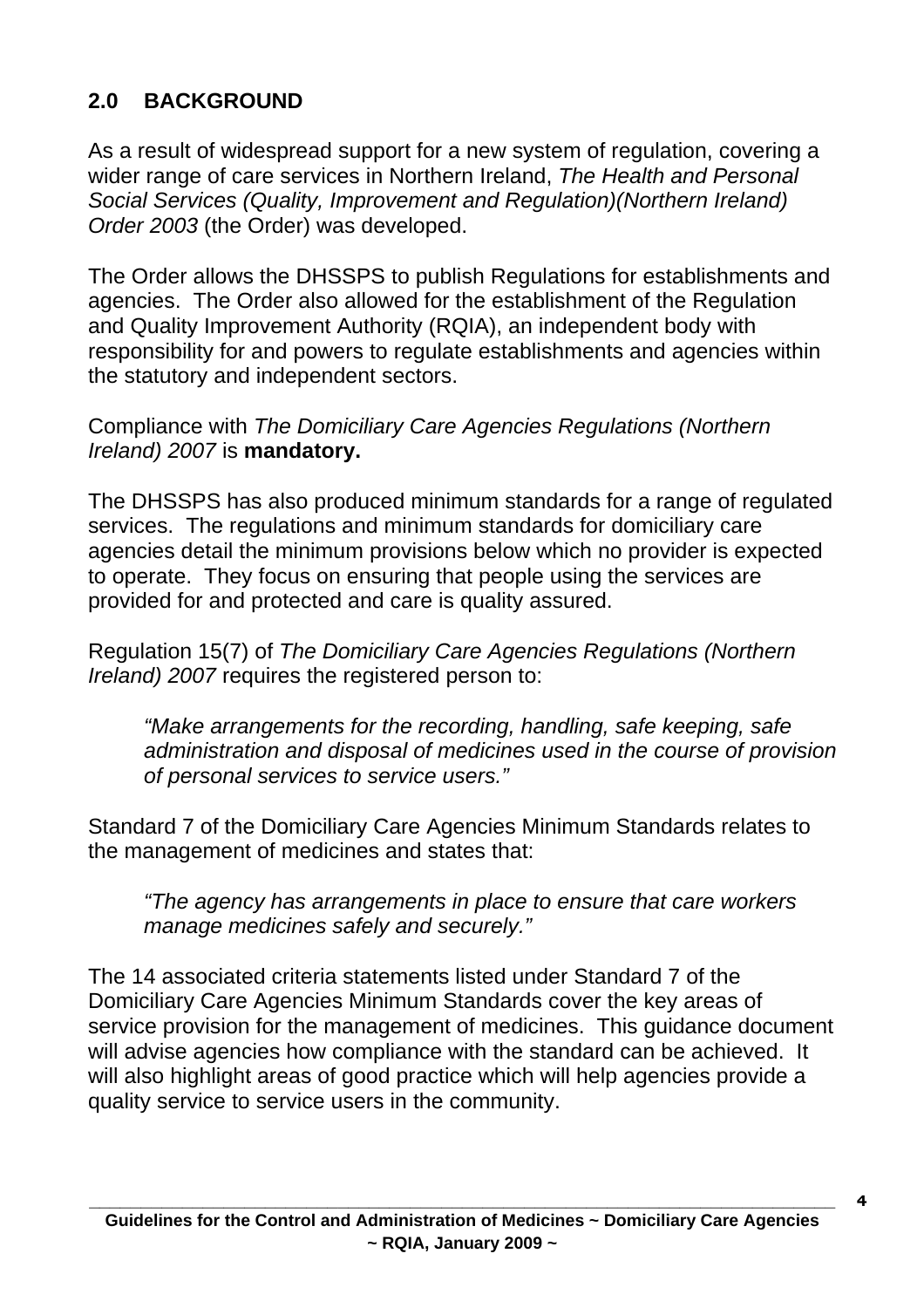#### **3.0 CRITERIA**

In this section of the document, each criterion detailed in Standard 7 of the Minimum Standards for Domiciliary Care agencies will be highlighted and guidance on meeting the criteria will be given.

#### **3. Referral**

#### **Criterion 7.1:** *Where a service user has difficulty in managing his or her medicines, a mechanism is in place to ensure that there is a referral to the community pharmacist for medicines management scheme, and advising the health and social care (HSC) trust as appropriate.*

The placing agency (usually the Trust) should establish if a service user has difficulty in managing medication. The placing agency should, where possible, consult the local community pharmacist to determine what help is available through the Medicines Management Scheme.

#### **3.2 Levels of assistance/consent**

#### **Criterion 7.2:** *Administration of, or assistance with, medication is facilitated when requested by the referral agent, in situations where the service user is unable to selfadminister and there is no other carer available, with the informed consent of the service user (or where the assessment indicates he or she is not able to give informed consent, his or her representative) and the agreement of the care worker's line manager, and not contrary to the agency's policy.*

Where the referral agent has identified that a service user is unable to take full responsibility for self-administration of medicines, the level of assistance to be provided by the domiciliary care agency should be identified. The level of assistance to be provided must be detailed in the service user's care plan. The care plan should clearly indicate if the care worker is to provide assistance with the administration of medication or if they are to administer medication to the service user. The care plan must also indicate if any medicines are to be administered by specialised techniques. The different levels of support that may be required are detailed in criterion 7.4.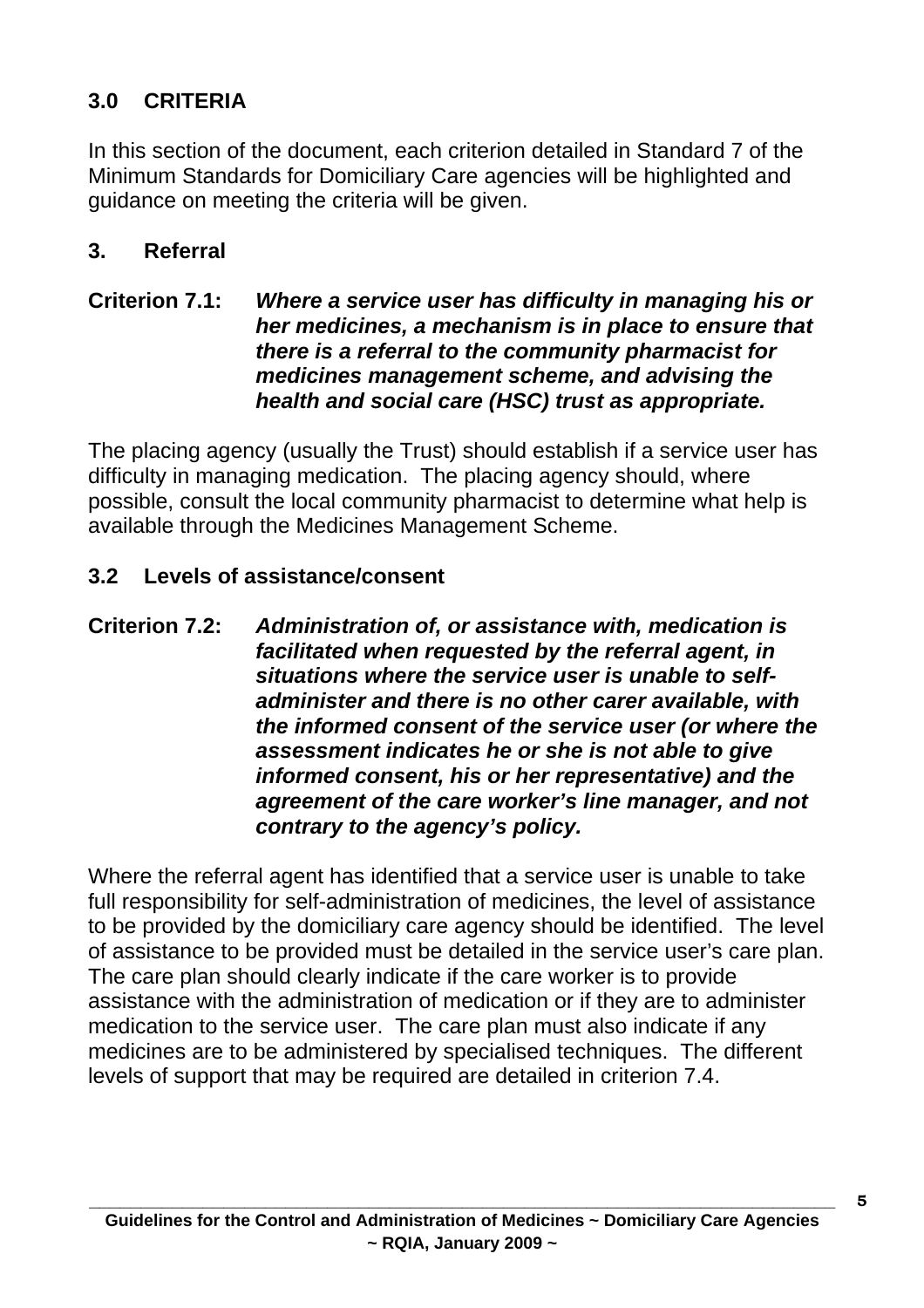#### **Consent to administer medicines**

Once the support needs for the management of medicines have been identified, the service user must agree to the care worker assisting with their medication or administering their medication in accordance with the care plan. This consent should be in writing and should be recorded in the care plan.

Where a service user is not able to give informed consent, the general medical practitioner who is responsible for treatment should be consulted and should be asked to indicate in writing that the treatment is in the best interest of the individual. The service user's relatives/advocates should be included in this process, but they are not authorised to give consent for treatment.

The wishes of service users who are able to consent to receive medication but refuse to do so must be respected, even if this could have an adverse effect upon their condition.

If a service user refuses to take their prescribed medication they must never be forced to take it against their will. The refusal must be recorded on the record sheet and the care worker must inform their line manager, who will inform the GP and the social worker as appropriate.

### **3.3 Multi-agency provision**

#### **Criterion 7.3:** *Where packages of care may be provided on a multiagency basis, policies and procedures on the management of medicines are agreed between the agencies and followed.*

As the responsibility for medicines management may be shared between a number of different agencies, agreement should be reached as to which agency has overall responsibility for the management of medicines. The agency with overall responsibility for medicines should be identified during the initial assessment of need and details should be indicated in the service user's care plan.

There should be policies and procedures in place for the review of arrangements, particularly if there are any changes to medication and/or level or type of support required. The agency with overall responsibility for medicines should have procedures in place for notifying the other agencies of any changes to medication or levels of support to be provided.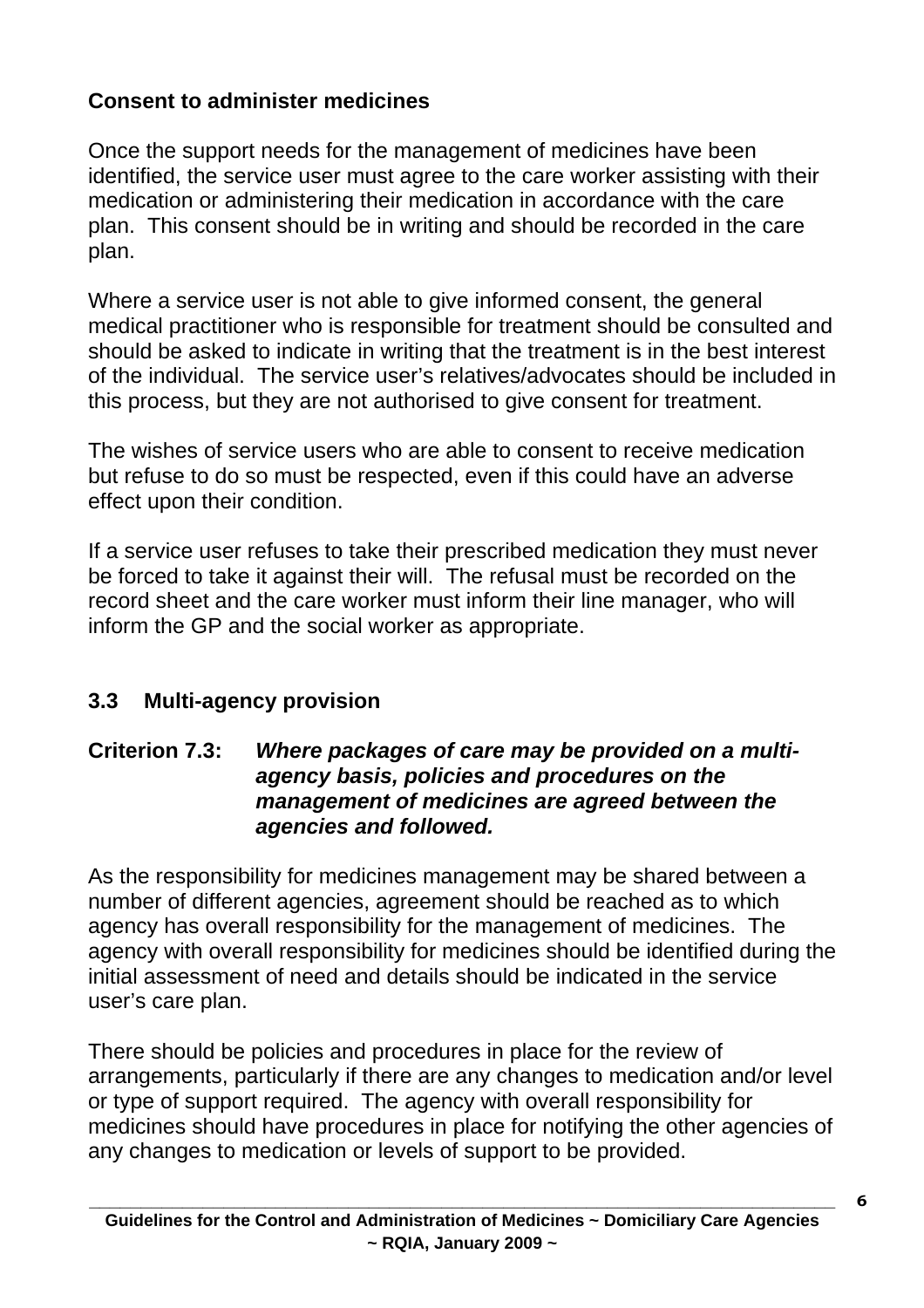#### **3.4 Care plans**

#### **Criterion 7.4:** *The agency ensures that the administration of or assistance with medication is detailed in the care plan and forms part of the risk assessment*

As detailed in Standard 3.3, the care plan should include information on:

- the care and services to be provided to the service user
- directions for the use of any equipment
- the administration or assistance with medication
- how specific needs and preferences are to be met
- the management of identified tasks

The assessment of care needs may identify that the service user is unable to take full responsibility for the management of their medicines. This may be due to impaired cognitive awareness, e.g. as in dementia, and/or as a result of physical disability or impairment. The assessment of care needs will inform the level of assistance to be provided to service users.

Care workers may only administer medication or assist with medication in accordance with the details in the service user's care plan.

#### **3.5 Levels of support**

With respect to the administration of or assistance with medication, different levels of care provision have been identified. It is important to differentiate between providing assistance with medication and administering medication.

#### **3.5.1 Level 1 Support – General support or assistance with medication**

General support needs should be identified at the care assessment stage and recorded in the service user's care plan. Domiciliary care staff assisting with medication must receive suitable training and should only give assistance with medication under instruction from their manager and in accordance with the service user's care plan.

Level 1 support is given when the service user takes responsibility for their own medication, i.e. the service user indicates to the care worker what actions they are to take on each occasion.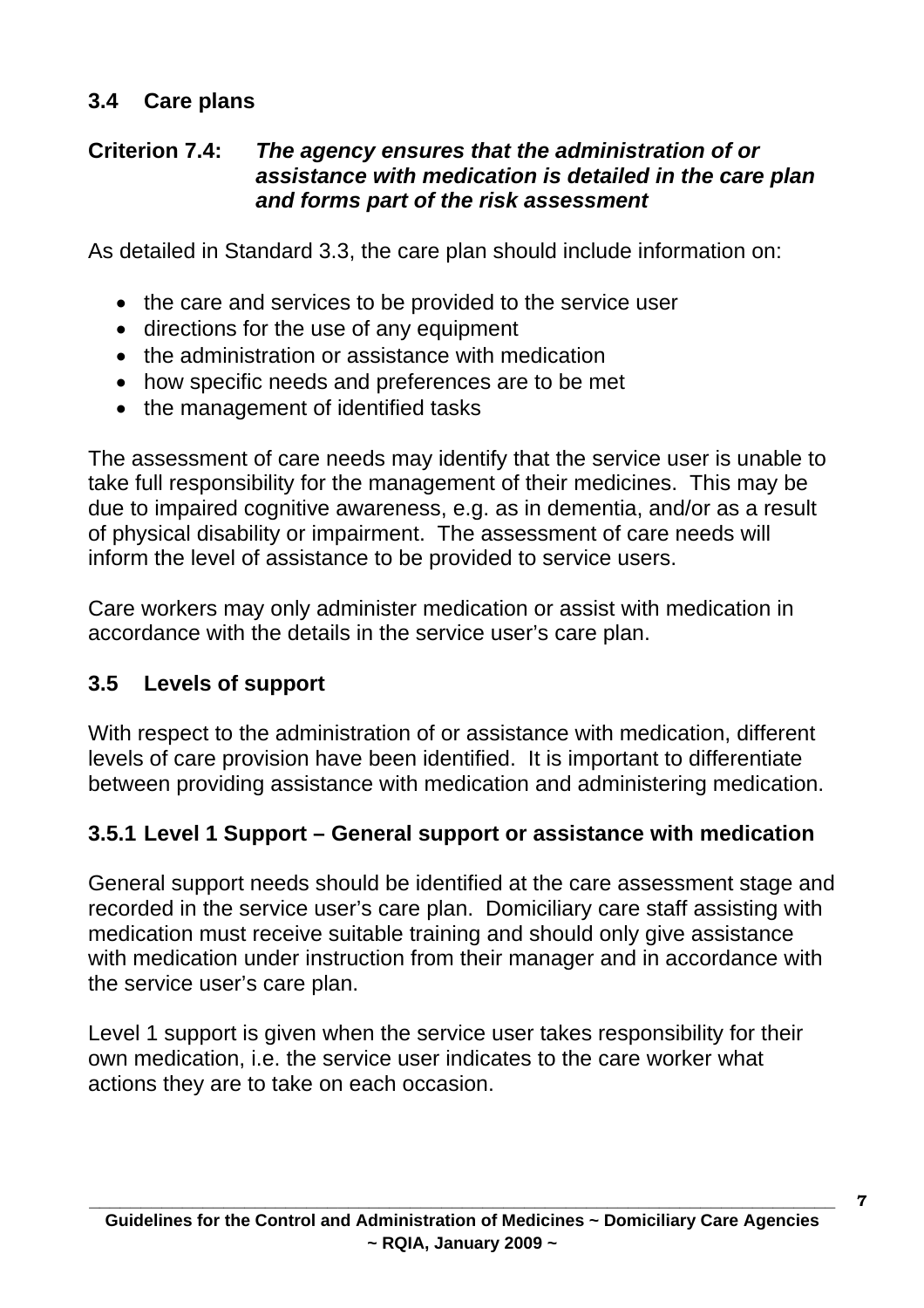The support given under Level 1 may include:

- requesting repeat prescriptions from the GP
- collecting medicines from the community pharmacy
- disposing of unwanted medicines safely by returning the supply to the community pharmacy (when requested to do so by the service user). Possible risks/potential dangers when disposing of medicines should be identified and the agency should ensure that there is a good audit trail and some element of management/supervision
- manipulation of a container, for example opening a bottle or popping tablets or capsules out of a blister pack at the request of the service user and when the care worker has not been required to select the medication

#### **3.5.2 Level 2 Support – Administering medication**

Administration of medication may include some or all of the following:

- selecting and preparing medicines for immediate administration (including medicines in monitored dosage cassettes and liquid medicines)
- applying creams and ointments
- inserting drops to ear, nose or eve
- assisting with the administration of inhaled medicines

If the agency accepts tasks relating to the administration of medication:

- the tasks must be within the care worker's competence
- the care worker must have received appropriate training for the tasks they are to perform and been deemed competent to carry out such tasks by an appropriate health care professional
- the service user must have given consent for the tasks to be carried out in their home
- the tasks must be within the terms and conditions of the agency's policy for the management of medicines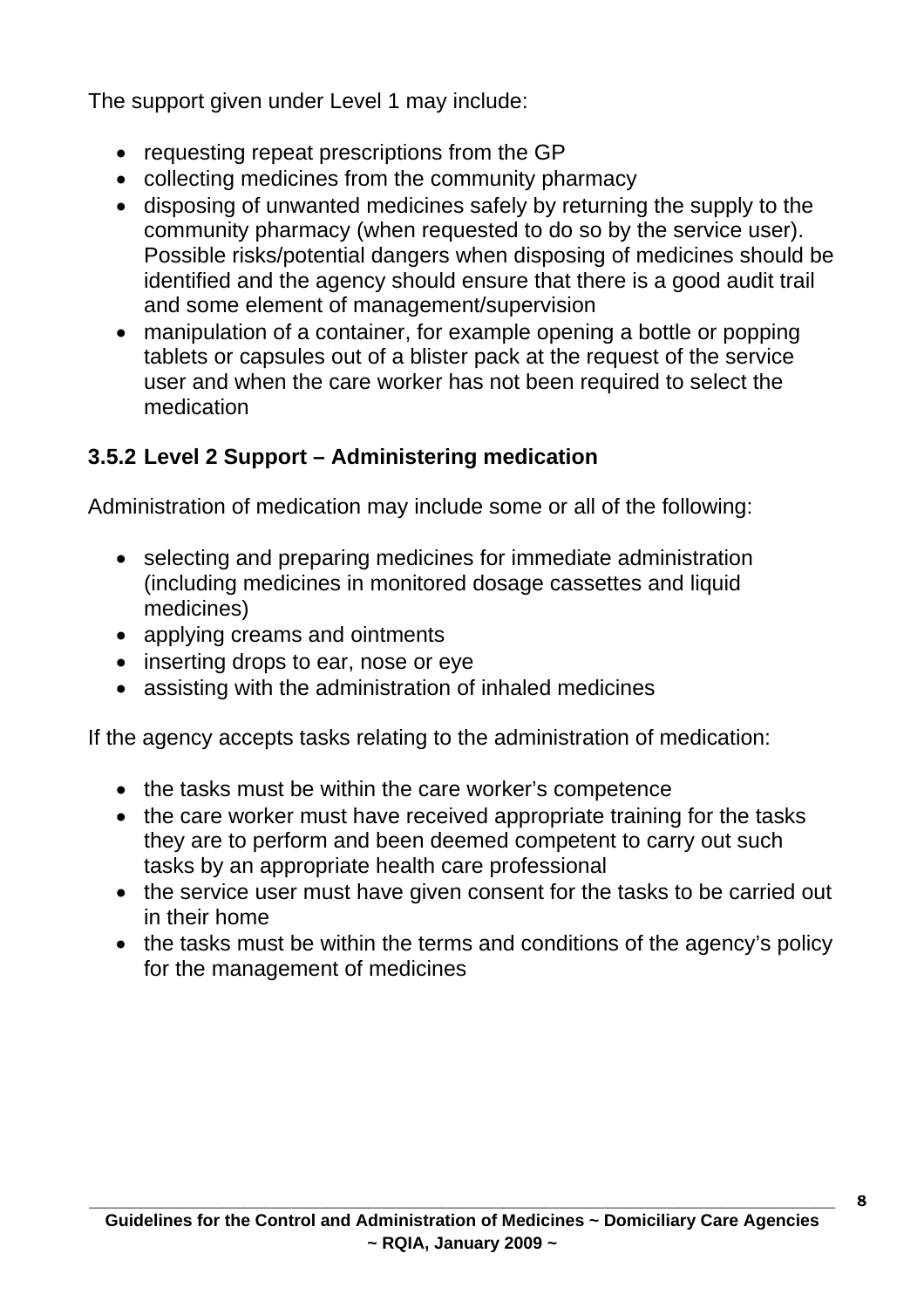To ensure the safe administration of medicines by care workers the following details must be documented in the service user's care plan:

- the nature and extent of help required
- a current list of prescription medicines including:
	- o name of medicine
	- o dose
	- o time of administration
	- o frequency of administration
	- o method of assistance
	- o arrangements for the management of monitored dosage cassettes
	- o arrangements for the management of any medicines to be administered on as "as required" basis, e.g. pain relieving medication

#### **3.5.3 Level 3 Support – Administering medication by specific technique**

See Criterion 7.9

#### **3.6 Monitored dosage systems (MDS)**

Medicines may sometimes be dispensed into monitored dosage cassettes. This must be done by a community pharmacist or a dispensing doctor and may be provided under the Medicines Management Scheme. The monitored dosage cassette must be prepared, sealed and labelled by a community pharmacist or dispensing doctor.

The arrangements for the provision and use of an MDS cassette must be agreed at the assessment of care needs stage and details of use should be recorded in the care plan.

Under no circumstances may a care worker place medicines into an unsealed compliance aid for service users to administer at a later time, nor may they administer medicines from an unsealed compliance aid which has been filled by a service user or their relative/advocate or any other health care professional. Medicines must only be administered from the labelled container into which they have been dispensed by a pharmacist or dispensing doctor.

Agencies and care workers should be aware that some medicines are not suitable for inclusion in MDS cassettes, including medicines prescribed on an "as required" basis, soluble tablets and tablets which are prone to absorbing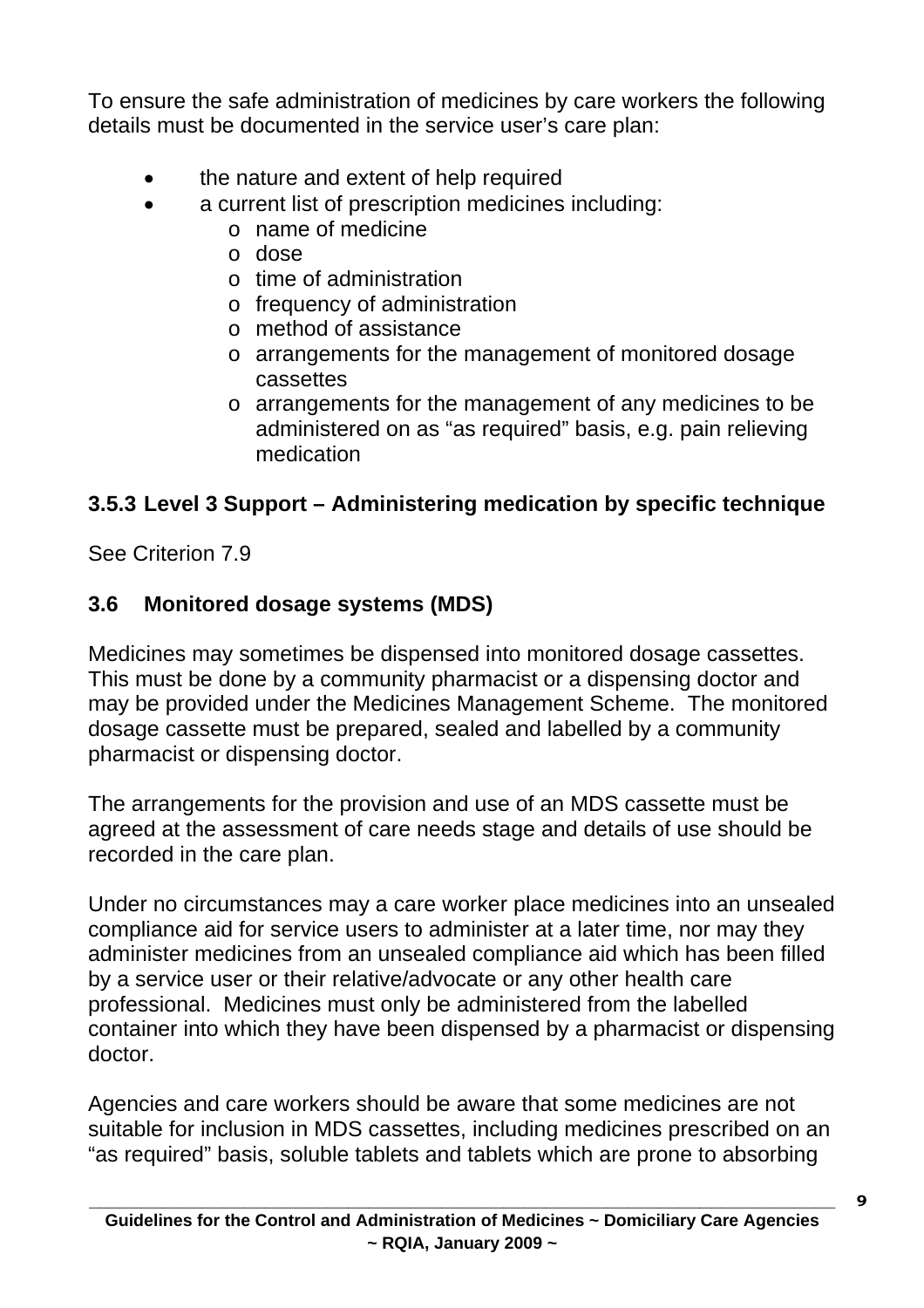water or sensitive to light. The pharmacist or dispensing doctor dispensing the medicines is responsible for determining which medicines will be suitable for packaging into MDS cassettes.

When drafting policies and procedures and agreeing packages of care to be provided, agencies should be aware that it may not be possible to obtain medicines in an MDS system (as not all service users will be eligible to take part in the Medicines Management Scheme) and that some medicines cannot be dispensed in MDS cassettes.

### **3.7 Controlled drugs**

As part of an agreed package of care, it may be necessary for care workers to be involved with the management of controlled drugs. Care workers should be made aware of the importance attached to the careful management of these drugs.

As a response to the recent Shipman enquiry into the misuse of controlled drugs, changes to the legislation for controlled drugs and policies and procedures for their management in a range of healthcare settings have been reviewed and updated.

Care workers should be made aware of the issues relating to controlled drugs as they relate to the domiciliary care setting. Where a care worker is required under the care plan agreement to collect supplies of controlled drugs for service users, they will be asked for proof of identification and proof that they have been authorised to collect controlled drugs on behalf of the service user before the pharmacist will issue supplies of controlled drugs to them.

Records of the receipt and return of controlled drugs to the pharmacist for disposal must be maintained. It is considered good practice for records of the return of controlled drugs to be signed by the pharmacist receiving them for destruction. Where possible, a second designated member of staff should witness the preparation and administration of a controlled drug and should sign the record of medicines administered.

Issues relating to storage of controlled drugs are addressed in criterion 7.12.

Agencies should be aware that care workers are particularly vulnerable when being asked to manage or assist with the management of controlled drugs in a domiciliary care setting.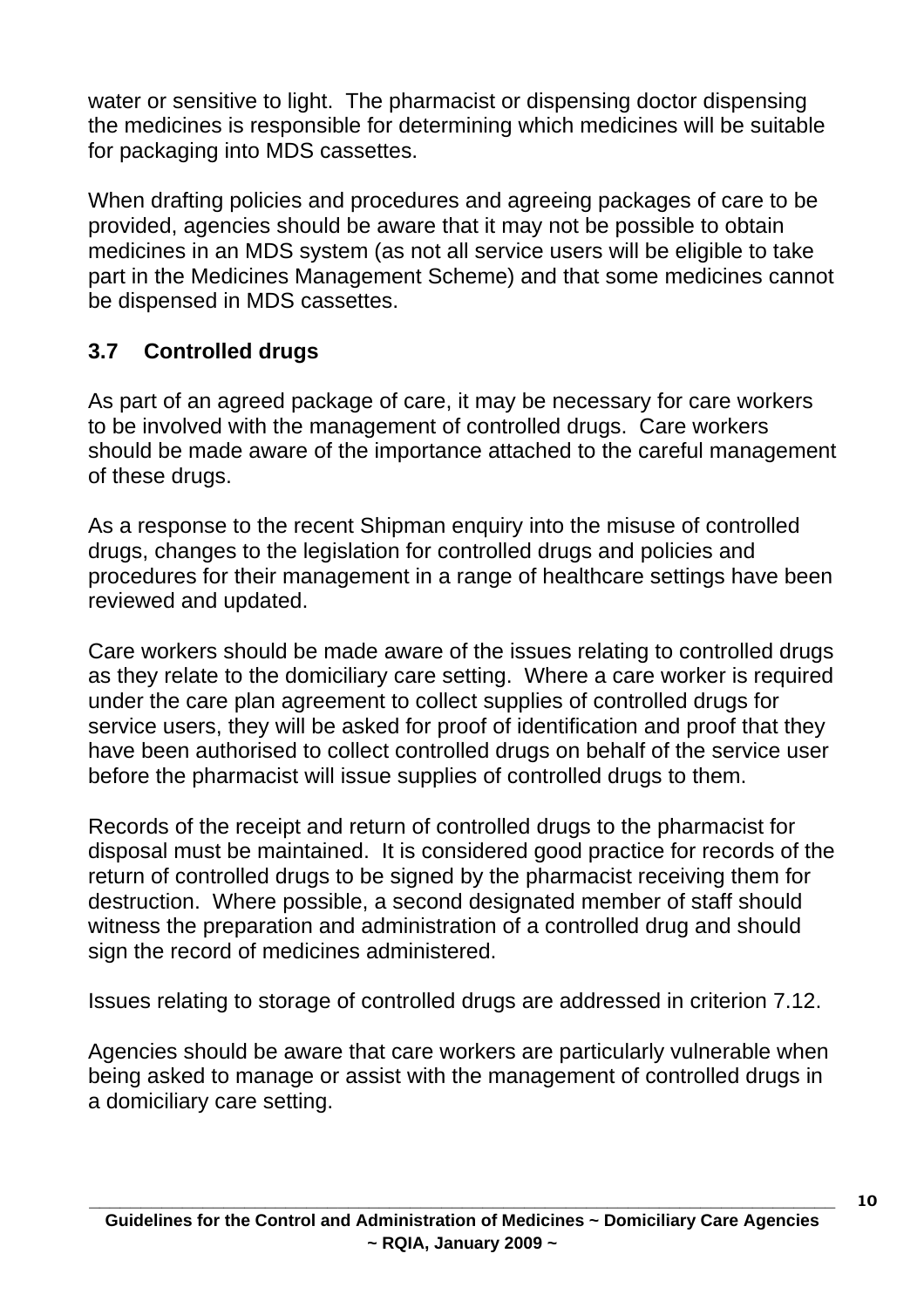#### **3.8 Policies and procedures**

#### **Criterion 7.5:** *The policy and procedures cover each of the activities concerned with the management of medicines.*

The operational policy for the agency must include reference to all arrangements for the management of medicines in the service user's home.

The RQIA Pharmacist Inspectors will look for evidence that the regulations and standards for medicines are being met through inspection of written policies and procedures which should include reference to the agency's arrangements for the following:

- roles and responsibilities (organisational/care workers)
- training and competency assessment
- seeking advice about medication issues
- service level agreements to manage medicines
- parameters and circumstances for care workers administering or assisting with medication
- record keeping
- accurate maintenance of personal medication records
- obtaining prescriptions
- disposal of medicines
- non-prescribed (over the counter (OTC)) medicines
- safe keeping of medication
- incident reporting

Where an agency does not provide a service, e.g. it does not collect or dispose of medicines, this should be clearly stated in the policy document.

Where agencies are responsible for provision of care in other regulated sectors, e.g. day care centres, residential care or nursing homes, the organisation must have a policy and procedure which relates specifically to the management of medicines in the domiciliary care setting.

#### **3.9 Administration of medicines**

#### **Criterion 7.6:** *The policy and procedures identify the parameters and circumstances for care workers administering or assisting with medication. They identify the limits and tasks that may not be undertaken without additional training.*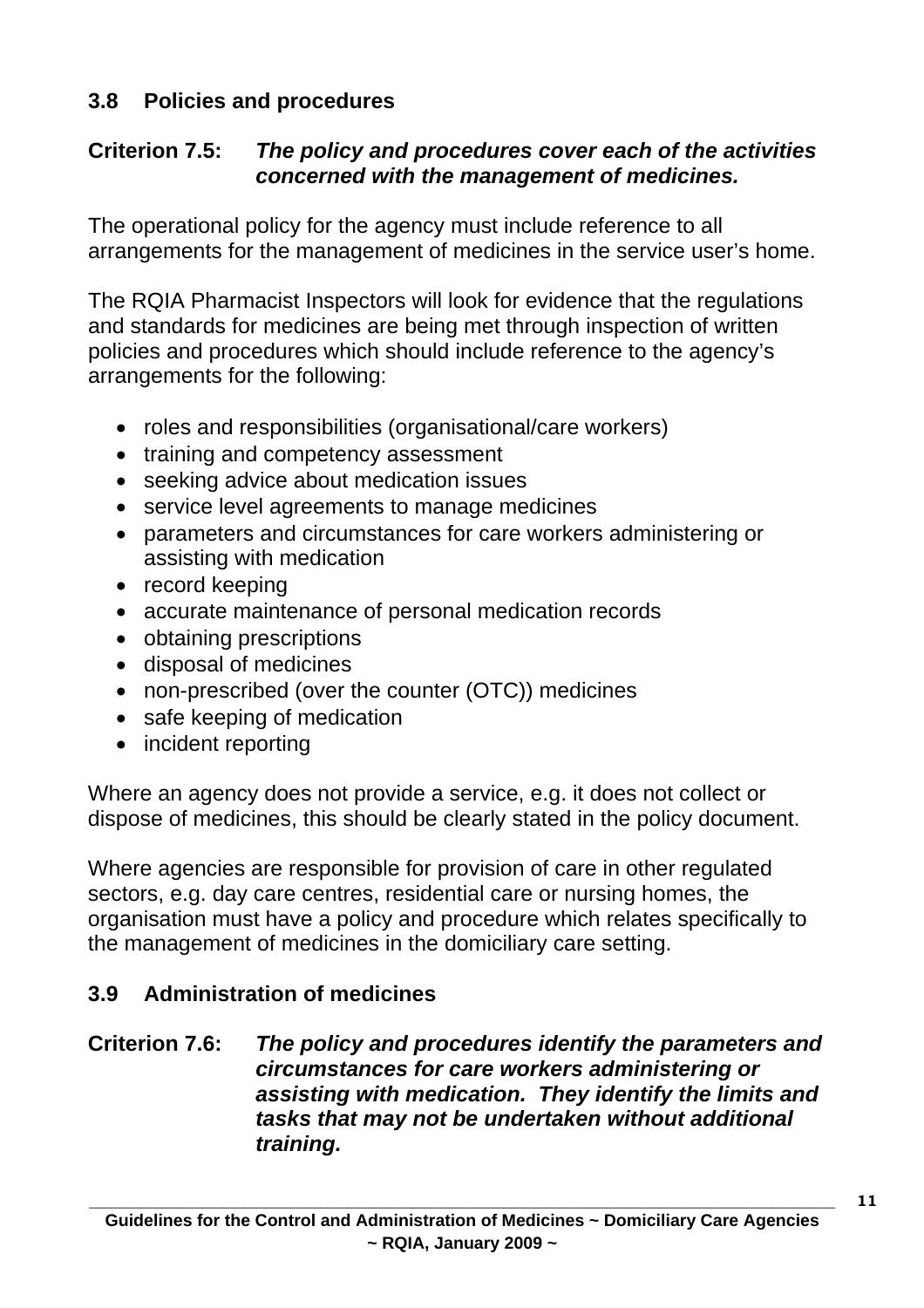Agencies must ensure that the appropriate personal liability insurance is in place for all staff.

The agency's written policy and procedures must provide clear and comprehensive guidance to support the care worker which includes:

- o when the care worker may assist with medication or administer medication
- o the limitations of assistance with medication (prescribed and nonprescribed) and which tasks may not be undertaken without additional training
- o detailed procedures for the safe handling of medication including:
	- o requesting repeat prescriptions
	- o collecting prescriptions and dispensed medication
	- o procedure for administration, including the action to be taken should the service user refuse the medication
	- o procedure for removal of unwanted medication
	- o records of medication procurement
	- o records of medicines administration
	- o records of medicine disposal (return)
	- o management of medication errors and incidents
- o instructions regarding seeking guidance from a supervisor or line manager if any changes to the agreed parameters and circumstances for assisting with or administering medicines is proposed by the service user or their relative/advocate or any other individual, i.e. the policy should state that Agency staff must never attempt to provide care which is not identified in the service user's care plan and for which they are not trained or equipped.

The policy should be clearly stated and understood by all staff as well as referral agencies/purchasers, service users and their families and other health care professionals.

#### **3.10 Training and competency assessment**

#### **Criterion 7.7:** *Care workers who administer medicines are trained and competent. A record is kept of all medicines management training completed by care workers and retained for inspection.*

The registered manager of the domiciliary care agency is responsible for the developing and monitoring of the medication policy and for the provision of training to staff. Where the management of medicines is included in a service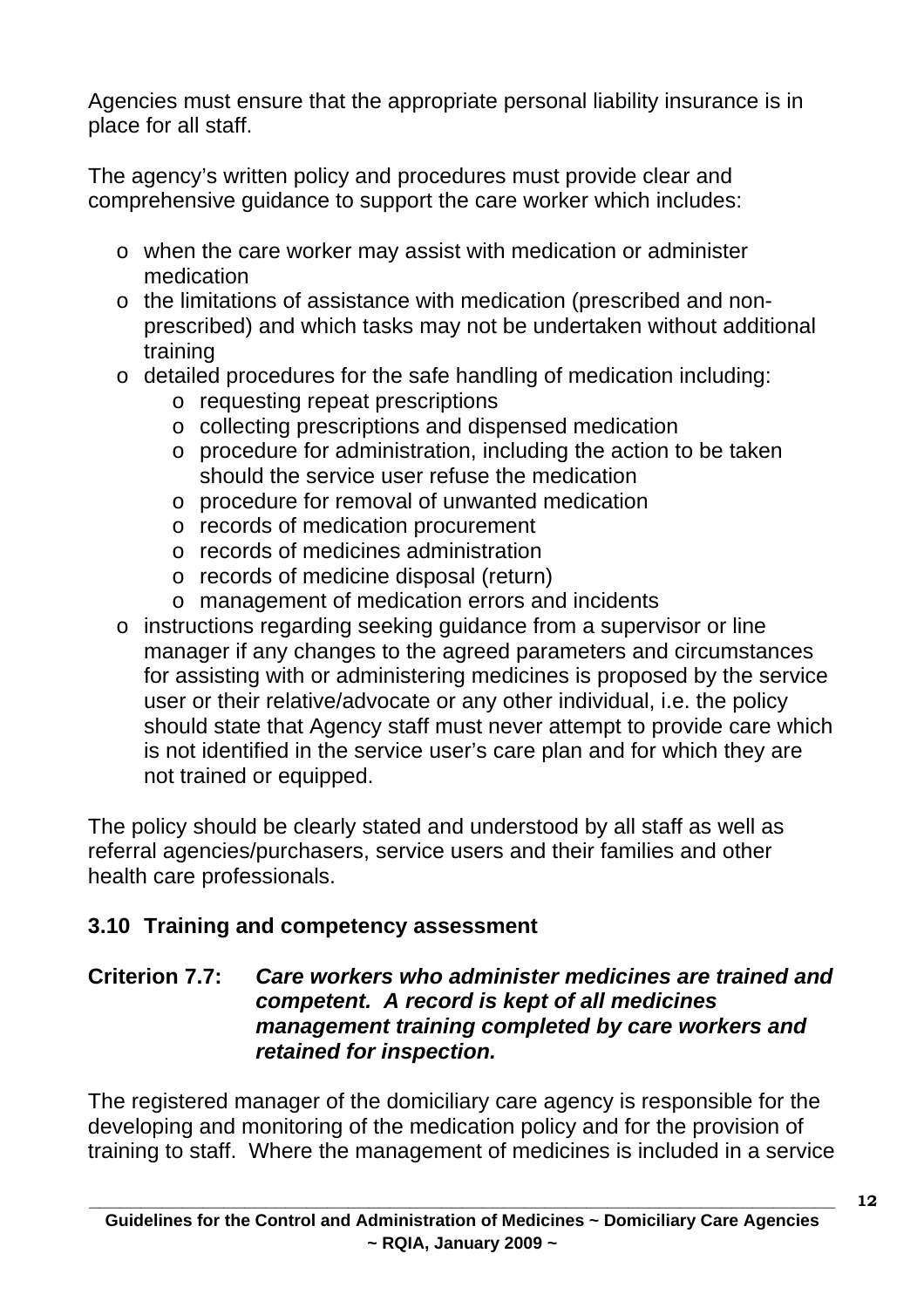user's care plan, the agency manager must ensure that care workers receive training on the safe handling of medicines.

The essential elements of this training should include:

- how to prepare the correct dose of medication
- how to administer different forms of medication, including tablets, capsules and liquid medicines given by mouth; ear, eye and nasal drops; inhalers; and external applications
- the responsibility of the care worker to ensure that medicines are only administered to the person for whom they were prescribed, giving the right (prescribed) dose, at the right time by the right method/route
- checking that the medication 'use by' date has not expired
- checking that the person has not already been given the medication by anyone else, including a relative or care worker from another agency
- recognising and reporting possible side effects
- reporting refusals and medication errors
- how a Care Worker should administer medicines prescribed on an 'as required' basis, for example, pain killers, laxatives
- what Care Workers should do when people request non-prescribed medicines
- understanding the service provider's policy for record keeping

The agency is responsible for obtaining evidence that the trainer is knowledgeable in the subject and has relevant current experience of handling medicines.

Agency staff should have access to a current copy of the British National Formulary (BNF).

#### **Criterion 7.8:** *The impact of medicines management training is evaluated as part of the quality improvement process and through supervision and appraisal of care workers.*

The agency must assess if the care worker is sufficiently competent in medication administration before being assigned the task. Records of training and competency assessments must be maintained and be available for inspection. Competency assessment and appraisal of care workers should be carried out on an annual basis.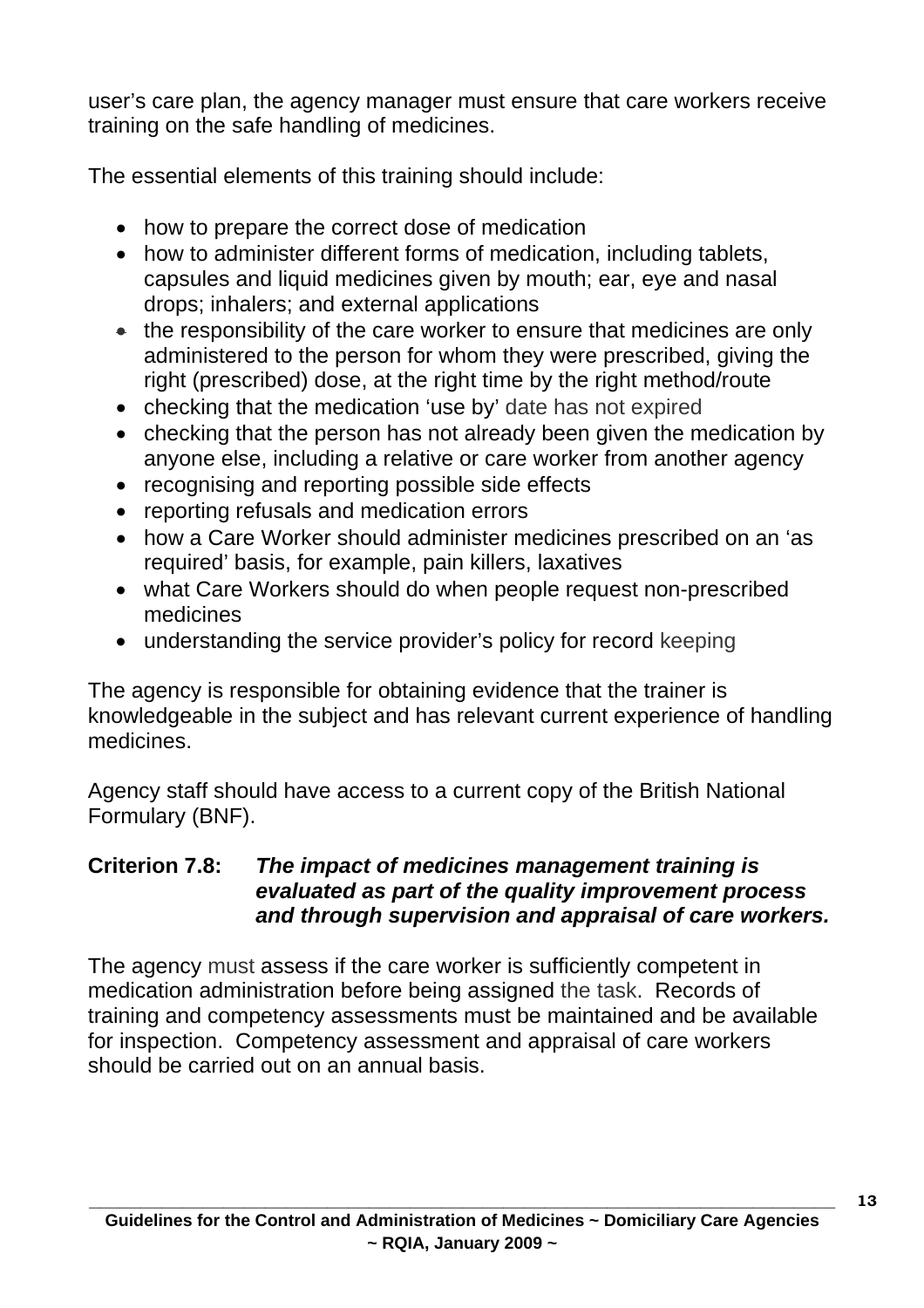#### **3.11 Training in specific techniques**

#### **Criterion 7.9:** *When necessary, training in specific techniques (e.g. the administration of eye/ear drops or the application of prescribed creams/lotions) is provided for named care workers by a qualified health care professional.*

Following an assessment by a health care professional, a domiciliary care worker may be asked to administer medication by a specific technique.

If the task is to be delegated to the domiciliary care worker, the health care professional must provide the necessary training and documented evidence that the care corker is competent.

Care workers can refuse to assist with the administration of medication by specific techniques if they do not feel competent to do so.

Domiciliary care agencies can refuse to provide services or tasks if they are not within the terms and conditions of the agency's policy for the management of medicines.

#### **3.12 Record keeping**

#### **Criterion 7.10:** *The agency ensures that the care worker documents, on each occasion, the administration of or assistance with medication.*

Where care workers are required to administer medicines to service users, the agency must ensure that a full and accurate personal medication record is maintained for each service user that includes:

- which medicines are prescribed
- when each medicine must be given
- what the dose is
- any special information, such as giving the medicines before food

The agency must have a clear procedure for amending the personal medication record when a service user's medication is altered.

All agency workers must keep a record of any medicines administered, including the dose administered and the date and time of administration. This record must be signed.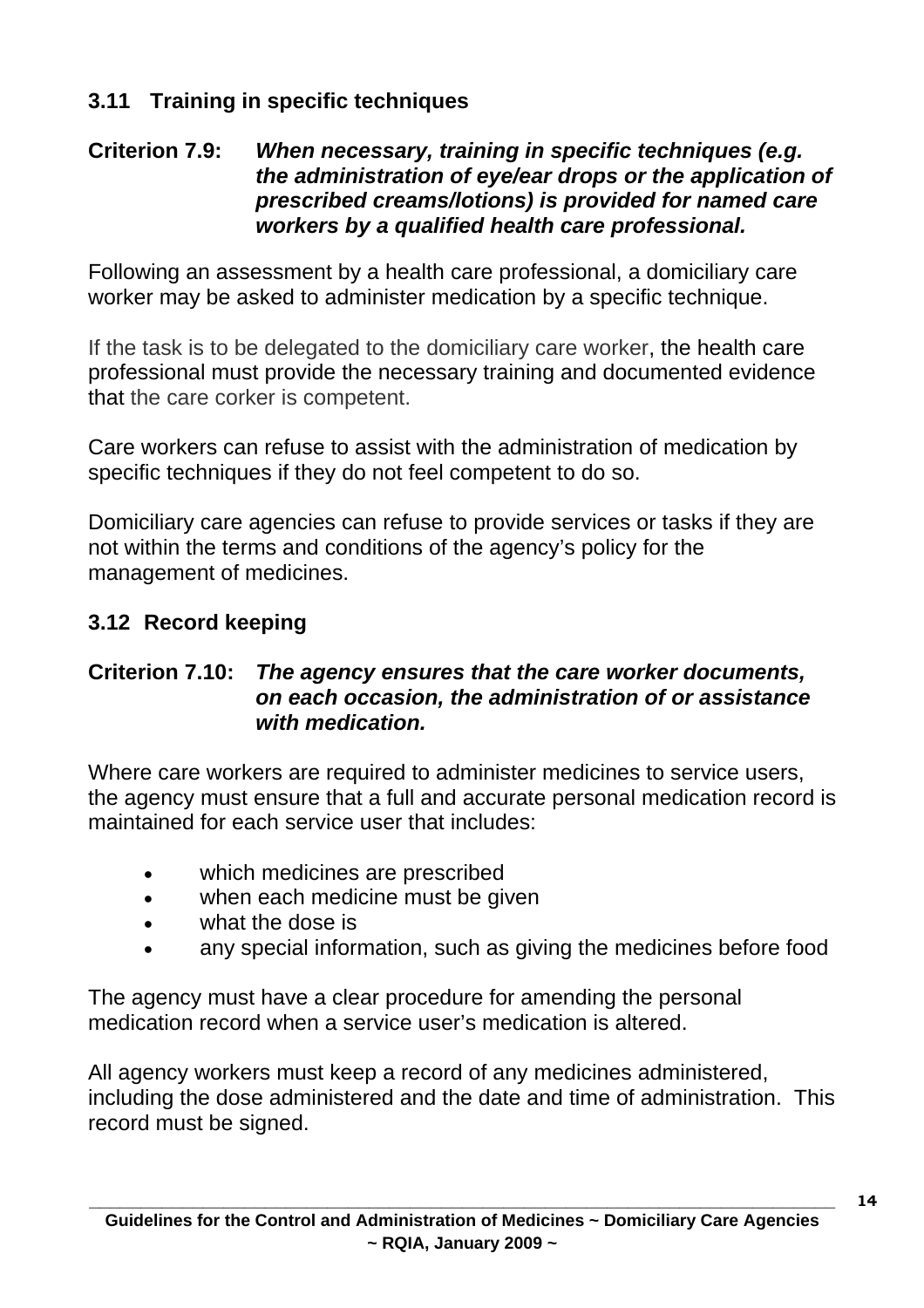If a service user refuses to take their prescribed medication they must never be forced to take it against their will. The refusal must be recorded on the record sheet and the care worker must inform their line manager, who will inform the GP and the social worker as appropriate.

#### **Criterion 7.11:** *The agency ensures that, where care workers are involved, records are kept of all requests for, receipt and disposal of medicines***.**

A suitable recording system should be in place that reflects the level of support provided by the agency.

#### **3.13 Storage of medicines**

#### **Criterion 7.12:** *The agency ensures that all those involved in the management of the service user's medication agree the arrangements for the safe storage of medication within the service user's home.*

The safe storage of medicines is the responsibility of the service user but as part of the service level agreement, care workers may be asked to ensure that medicines are stored safely and securely and in accordance with the manufacturers' instructions and to raise any concerns about storage with the appropriate healthcare professional. Where a service user is confused or otherwise thought likely to mistake their doses, a safe storage strategy must be agreed in co-operation with those involved in the care of the individual.

Care workers must report any signs of service users inadvertently taking additional doses or tampering with medication to the relevant health care professional. This action should be recorded. Extra care should be taken when controlled drugs are being stored in a service user's home and advice about storage of such medicines should be sought from the local community pharmacist.

#### **3.14 Errors and incidents**

#### **Criterion 7.13:** *Medication errors and incidents are reported, in accordance with procedures, to the appropriate authorities.*

Medication errors include medication being wrongly administered, omitted doses, duplicated doses, administration of discontinued medication and medication being lost or stolen.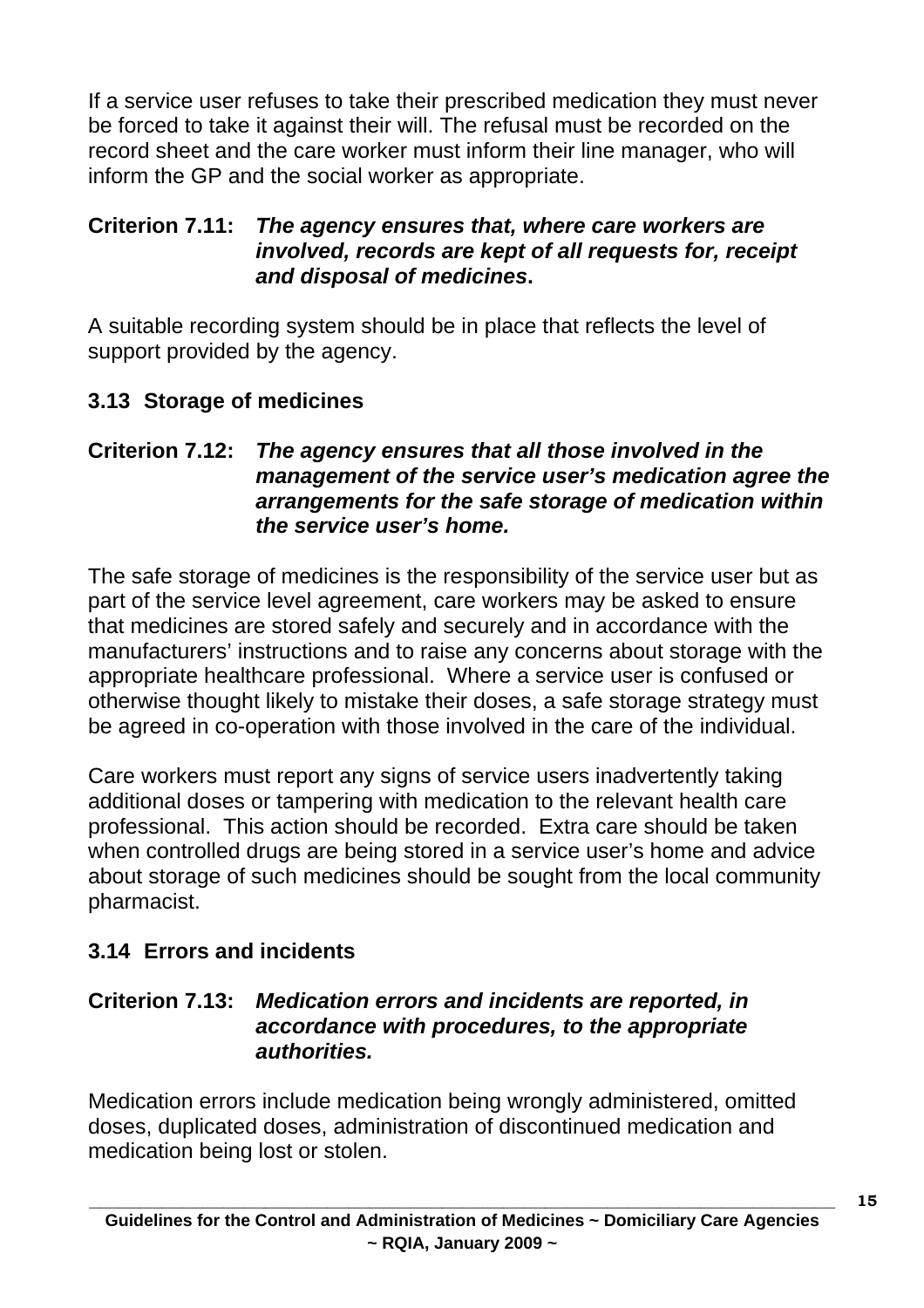Agencies should maintain an open "no blame" policy, where staff are encouraged to report medication errors without delay.

Errors by care workers must be reported immediately to their line manager who will notify the RQIA and all other relevant parties.

In all cases, the safety of the service user should be the primary concern and where necessary, the prescriber and/or emergency services should be contacted without delay.

The registered manager of the agency should investigate any errors or incidents to determine the root cause of the error, to identify areas of poor practice or non-compliance with policies and procedures for the management of medicines and to determine if there are any training or competency issues.

When reporting errors and incidents to the RQIA, the report should include full details of the incident and investigation, any factors which may have contributed to the error and the steps to be taken to reduce the likelihood of the incident reoccurring.

#### **3.15 Audit**

#### **Criterion 7.14:** *Practices for the management of medicines are systematically audited to ensure that they are consistent with the agency's policy and procedures and action is taken where necessary.*

The need for ongoing assessment and audit and identification of risks by the staff of the agency is necessary to ensure that the agency meets the needs of each service user and that the safety of the service user is assured.